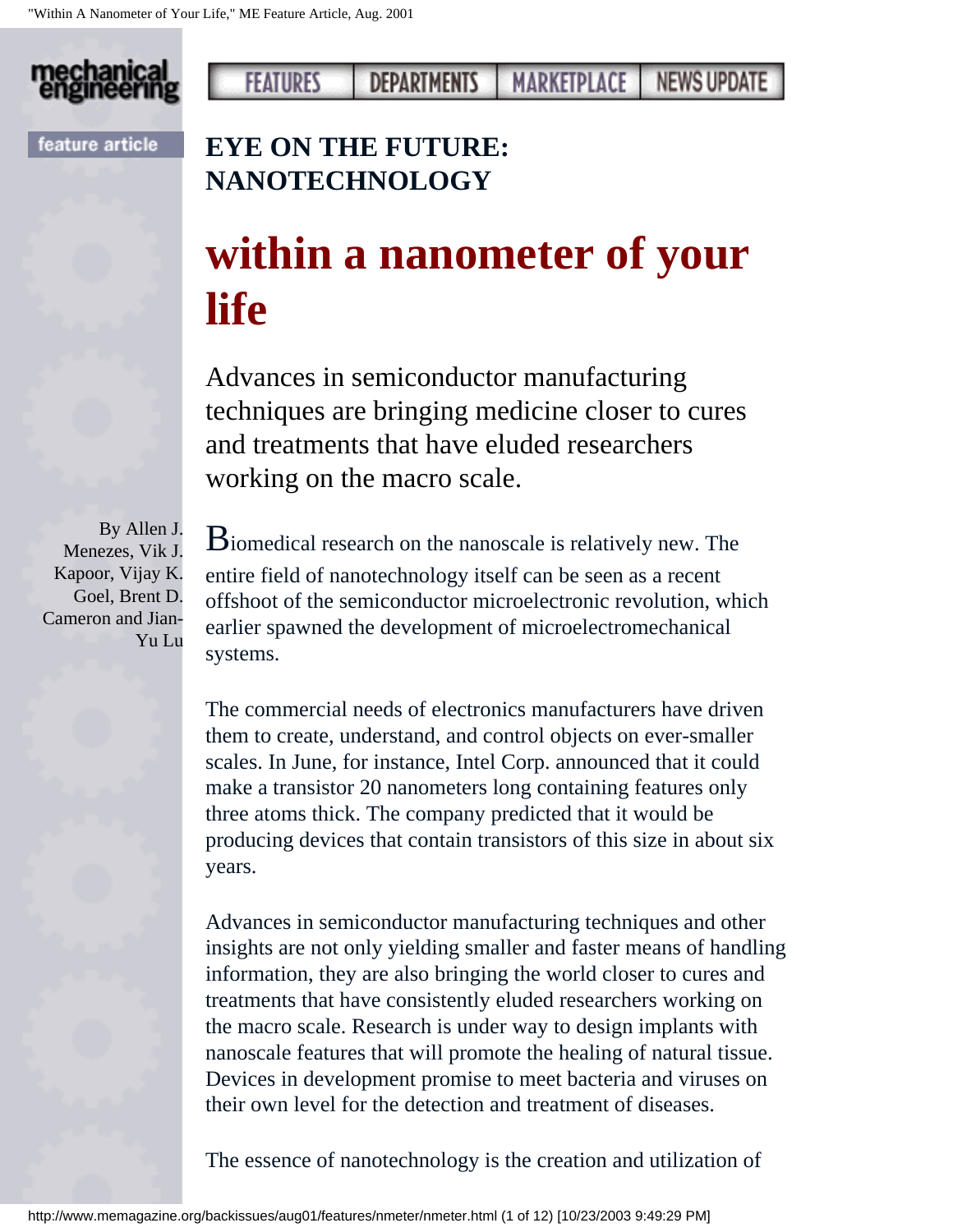materials and devices at the level of atoms, molecules, and supramolecular structures, and the exploitation of unique properties and phenomena of matter at 1 to 100 nanometers. There are many nanotechnology initiatives in the biomedical engineering field, such as biomechanical materials and design related to spine research, imaging technologies, and a neurochip for the brain.

Using biocompatible materials, researchers are working toward implantable sensors and drug delivery devices that can exploit their tiny size to work effectively within the body over time. There are textured bandages with nanoscale features that accelerate healing and, in some cases, allow the repair of damage that is almost untreatable by conventional methods.

Nanomaterials are providing mechanical support in the body.

The problems of an aging spine, for example, are attributed to degeneration of soft tissue, or the disc, between the vertebrae. Spinal trauma and diseases such as arthritis or cancer can compromise the spine. When a disc deteriorates, the spacing between the vertebrae decreases and the result is painful.

In severe cases, surgeons replace the damaged disc with an implant or bone graft that fuses neighboring vertebrae and returns them to their original spacing. The treatment sacrifices flexibility between two vertebrae in order to relieve the patient's pain.

An orthopedic implant company, Implex Corp. of Allendale, N.J., has developed spinal fusion devices for the cervical, thoracic, and lumbar spine using a novel biomaterial called Hedrocel Trabecular Metal.

Hedrocel was developed by Ultramet, a research and development company in Pacoima, Calif., that specializes in materials using chemical vapor processes, both infiltration and deposition. In the early 1990s, Implex received an exclusive license from Ultramet covering musculoskeletal applications of the material, according to Robert Poggie, Implex's director of applied research.

According to Implex, Hedrocel, which has a porous structure and mechanical properties similar to bone, can be formed or machined into complex shapes. When the material is used to fuse vertebrae,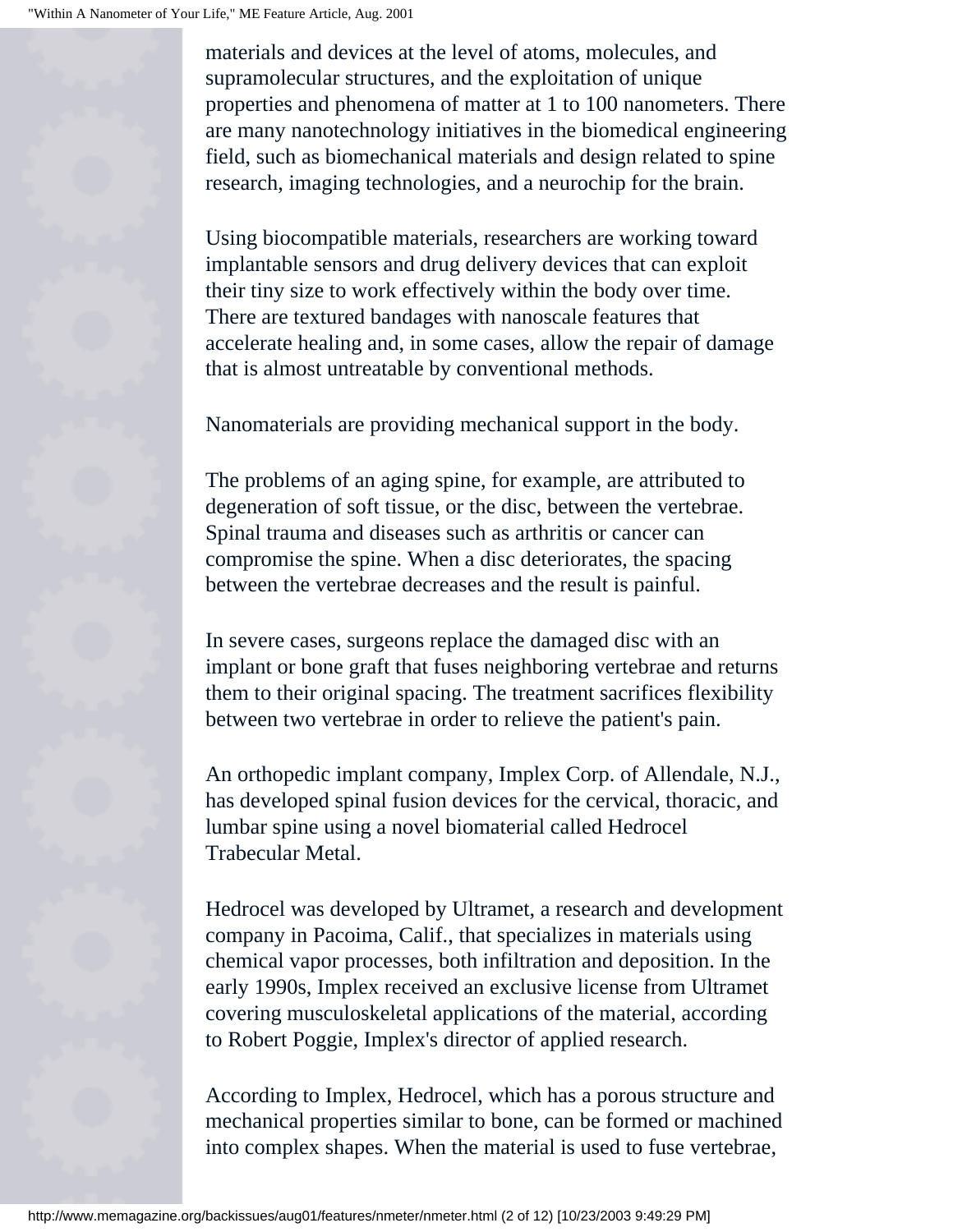the bone can gradually infiltrate into and through the implant device, in a process similar to natural healing. The natural and artificial materials combine to reconstruct the spine and reduce the possibility of nerve compression and pain.

Implex has developed hip and knee reconstruction devices made wholly or in part of Hedrocel. The spinal implants are in commercial use in Europe and are undergoing clinical trials in the United States, Poggie said.



*Microchip technology that can detect Cryptosporidium in drinking water (shown in a colorized microphoto) is being marketed for cancer research and diagnosis.*

Ultramet composes various materials using chemical vapor deposition, the process

that produces Hedrocel. During chemical vapor deposition, a continuous thin film of metals such as rhenium or tantalum, or compounds such as silicon carbide can be distributed throughout the interior of a construct. The films lend certain thermal or tensile properties to a carbon foam substrate and to the structure as a whole. The resulting product is characterized by low cost, low density, high chemical purity, controlled thermal expansion, and high thermal stability.

Ultramet's president, Andrew Duffy, said the nanomaterial can be made to withstand temperatures of up to 6,000°F.

Hedrocel consists of 99 percent tantalum over a vitreous carbon matrix, and the final product is about 80 percent porous, with a pore size of 550 micrometers and a modulus of elasticity of 3 GPa.

During the chemical vapor deposition process, the tantalum metal crystallizes from tantalum pentachloride gas onto the threedimensional lattice structure of the Hedrocel. The result is a nanotextured surface, representing the crystallized tantalum metal.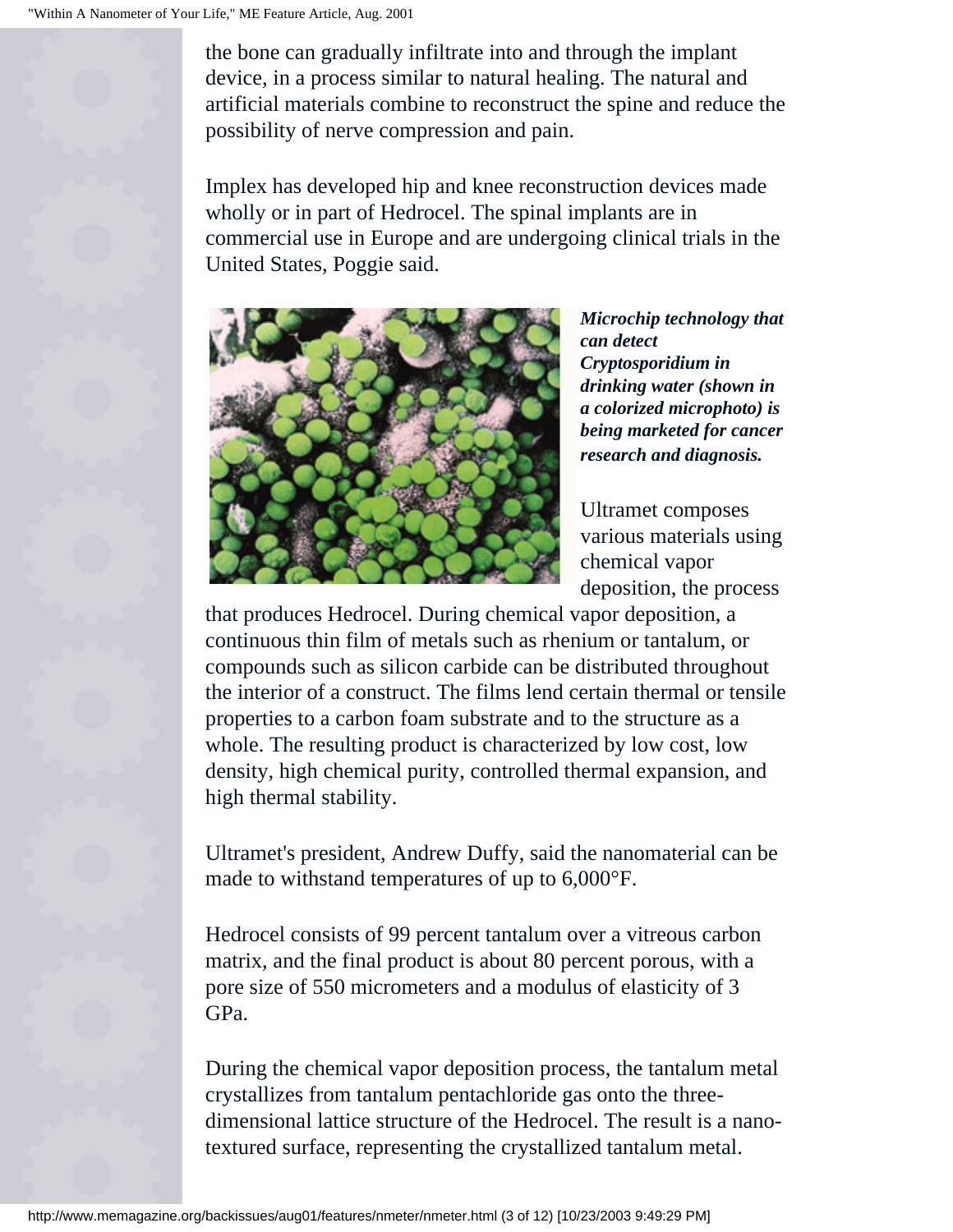Nanotechnology may teach us more about collagen, an important protein constituent of the body's connective tissues. Any deviation in the molecular structure of collagen causes its properties to vary, and leads to complications such as excessive joint laxity, poor ligament healing, abnormal fracture healing, tendon adhesion, soft tissue degeneration, and abnormal wound healing.

Until now, only major anatomical structures containing collagen have been studied. A recent paper titled "A Method for the Determination of the Stiffness of Collagen Molecules," published in Biomedical and Biophysical Research Communications, No. 232, describes a new method involving the use of an optical LaserTweezers system commercially available from Cell Robotics Inc. in Albuquerque, and a binding technique for gripping the collagen molecule termini for micromechanical testing.

The authors, Zong-Ping Luo, Mark E. Bolander, and Kai-Nan An, work for the Division of Orthopaedic Research at the Mayo Clinic in Minnesota. The test involves the stretching of single collagen molecules using the optical tweezer system, which is designed to manipulate cells by using the momentum of laser beams.

Polystyrene beads—one small, 490 nm in diameter, and one large, 3,150 nm—are placed onto a coverglass. A single collagen molecule has one end attached to the small bead and the other to a large bead. This is achieved by coating the beads with heparin, used to bind the collagen molecule to the bead. Equal numbers of beads are mixed with an equal number of collagen molecules in an appropriate solution. A high incidence of single-molecule attachment onto a small bead at one end and a large bead at the other is achieved by estimating the number of beads and molecules before coupling them. The beads are examined by optical microscopy.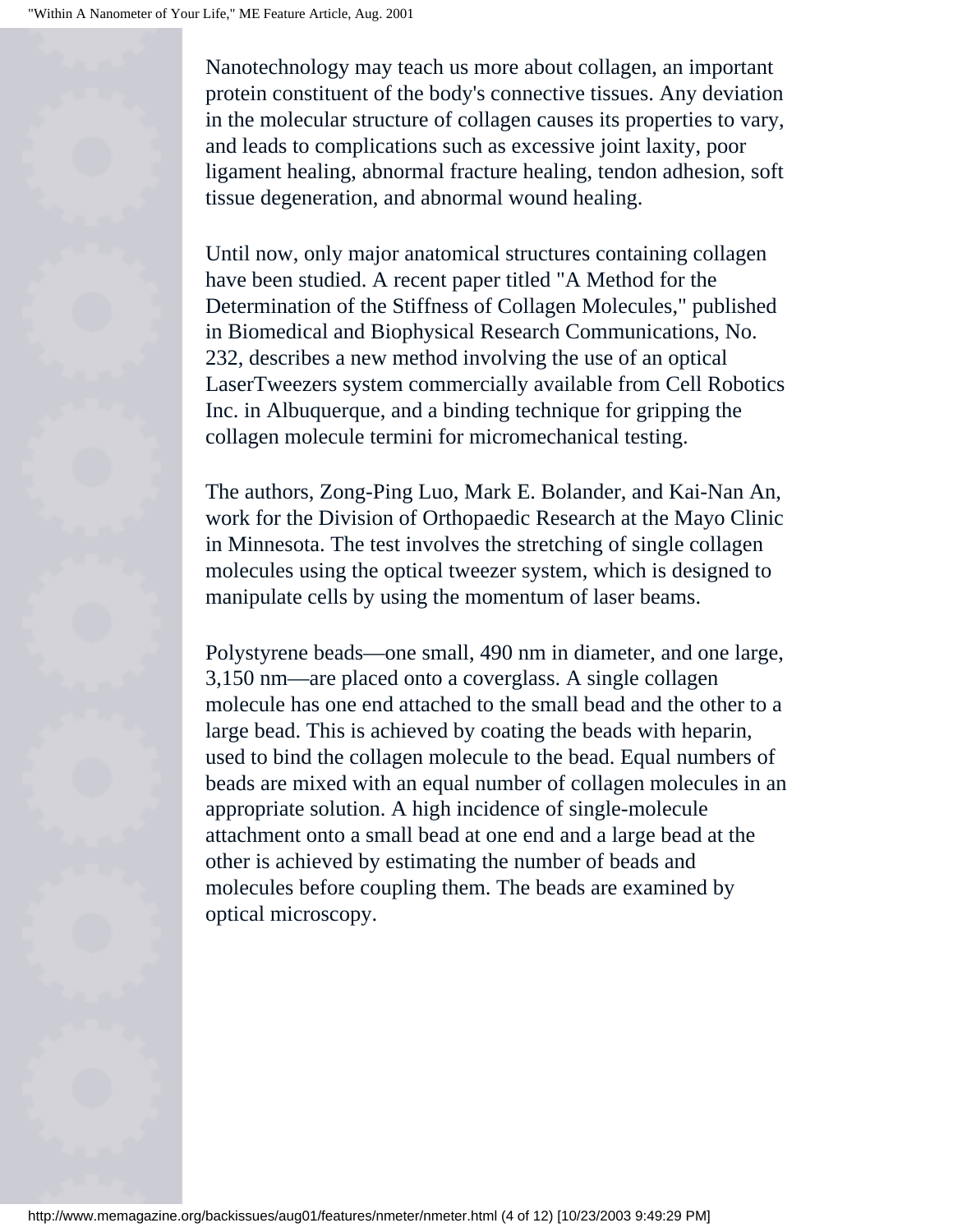

*A scanning electron micrograph of Hedrocel reveals the nanoscale texture of the 3-D lattice created as tantalum crystallizes from tantalum pentachloride gas during the chemical vapor deposition process.*

The molecule is

stretched through the beads by optical force microscopy using the optical tweezer system. The deformation of the bound collagen molecule is measured as the displacement of the small bead center from the large bead center. The method provides a novel technique for the measurement of the mechanical properties of collagen molecules.

Meanwhile, research at the University of Wales in Bangor has developed a microchip technology that can diagnose diseased or damaged cells in body fluids or bacteria in water supplies.

Ron Pethig and Julian Birt, professors associated with the university's Institute of Bioelectronic and Molecular Microsystems, have collaborated on the development of what they call biofactories on chips. Pethig has become the university's envoy to the business world and has raised the money to start a company, Aura Oncology Systems in Palo Alto, Calif., to commercialize the technology.

Pethig's work has developed a chip that can detect Cryptosporidium and Giardia in water supplies. More recent developments are microchips that can detect damaged cells, viruses, and bacteria in body fluids.

The chips contain electrodes 1 to 2 microns across that are made using microfabrication techniques. The edges of the electrodes are defined to 50 nanometers, using electron beam lithography with a spot size of 20 nm. The result is a precise electric field geometry.

Researchers are able to use the electric field to identify cells, viruses, and proteins by looking at their dielectric properties.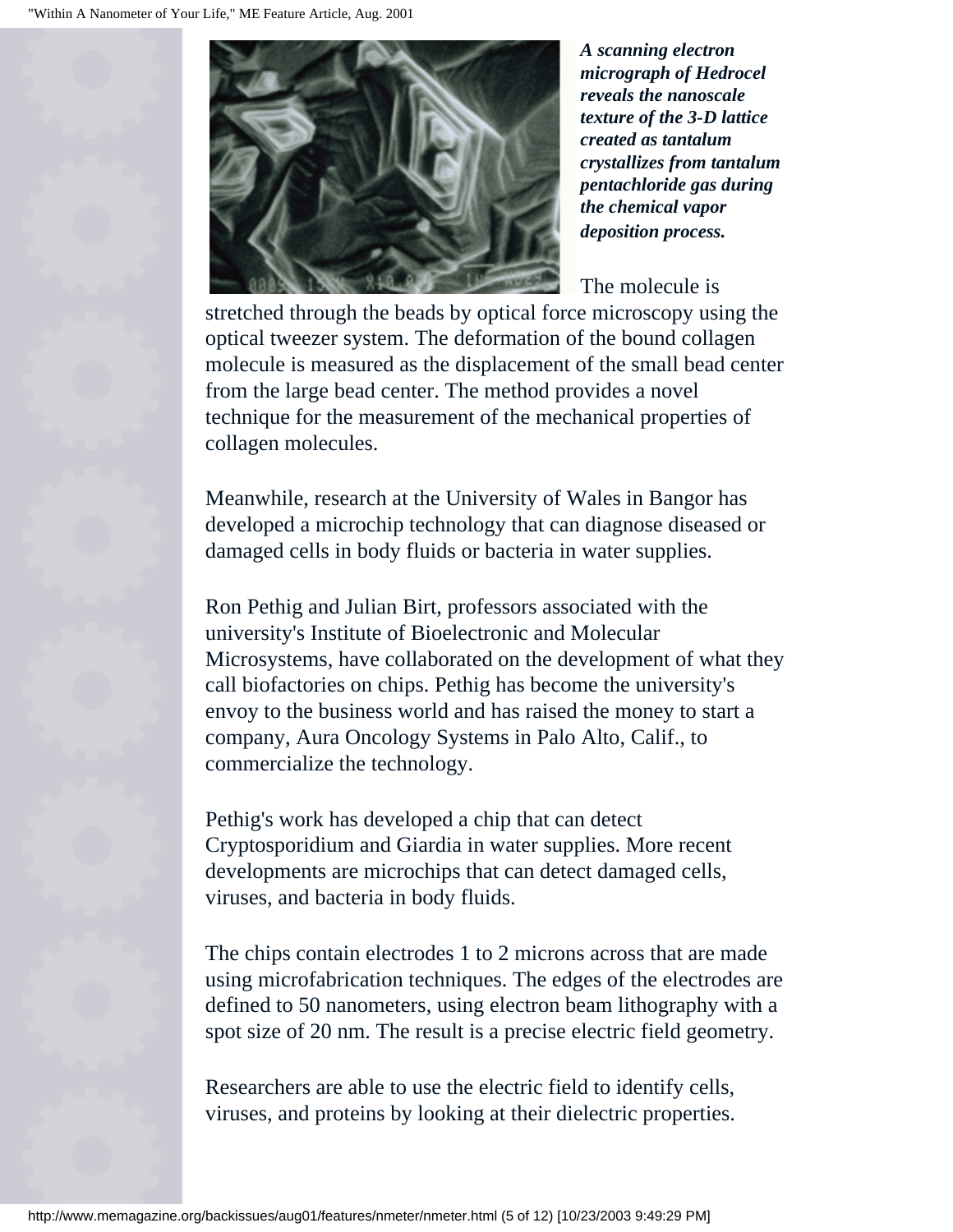The microchip allows faster and earlier detection of diseases such as HIV and cancer. Pethig said a test of a small volume of blood, for instance, can take a minute or two. Culture tests for some diseases currently take days.

By studying fluid samples at the cellular level, the system can diagnose the physical and chemical status of cells to detect disease at an early stage.

The technology also can be used to study the effects of drugs on cells.

Specialized cells, known as neurons, compose the human nervous system. The neurons form complex networks that are the basis of the brain circuitry that gives us our intelligence and a host of other abilities, including motor control and sensing.

Nanotechnology-based transistors can be designed and fabricated that can mimic the function of an individual neuron. Therefore, it is possible to fabricate a neurobiochip containing many of these transistors to simulate the function of part of the brain neurons. This can one day replace part of the damaged or malfunctioning brain circuitry, as in the case of Alzheimer's and other neurological disorders. The neurochip would be a prosthetic device for the brain, much like an artificial heart, prosthetic hip, or knee.

Two of the authors, Vik J. Kapoor and his graduate student, Allen J. Menezes, of the Nanotechnology Research Center at the University of Toledo in Ohio, are investigating the feasibility of the design and fabrication of such a neurochip.

About one-third of the operations carried out to repair severed tendons are unsuccessful because the regenerating natural tissue sheathing attaches itself to the tendon, making it unable to move. An article published in 1999 in Foresight Update by the Foresight Institute in Palo Alto, Calif., reported on a smart bandage with the ability to aid in tendon healing.

The Foresight Institute describes itself as "a nonprofit educational organization formed to help prepare society for anticipated advanced technologies." The group concentrates on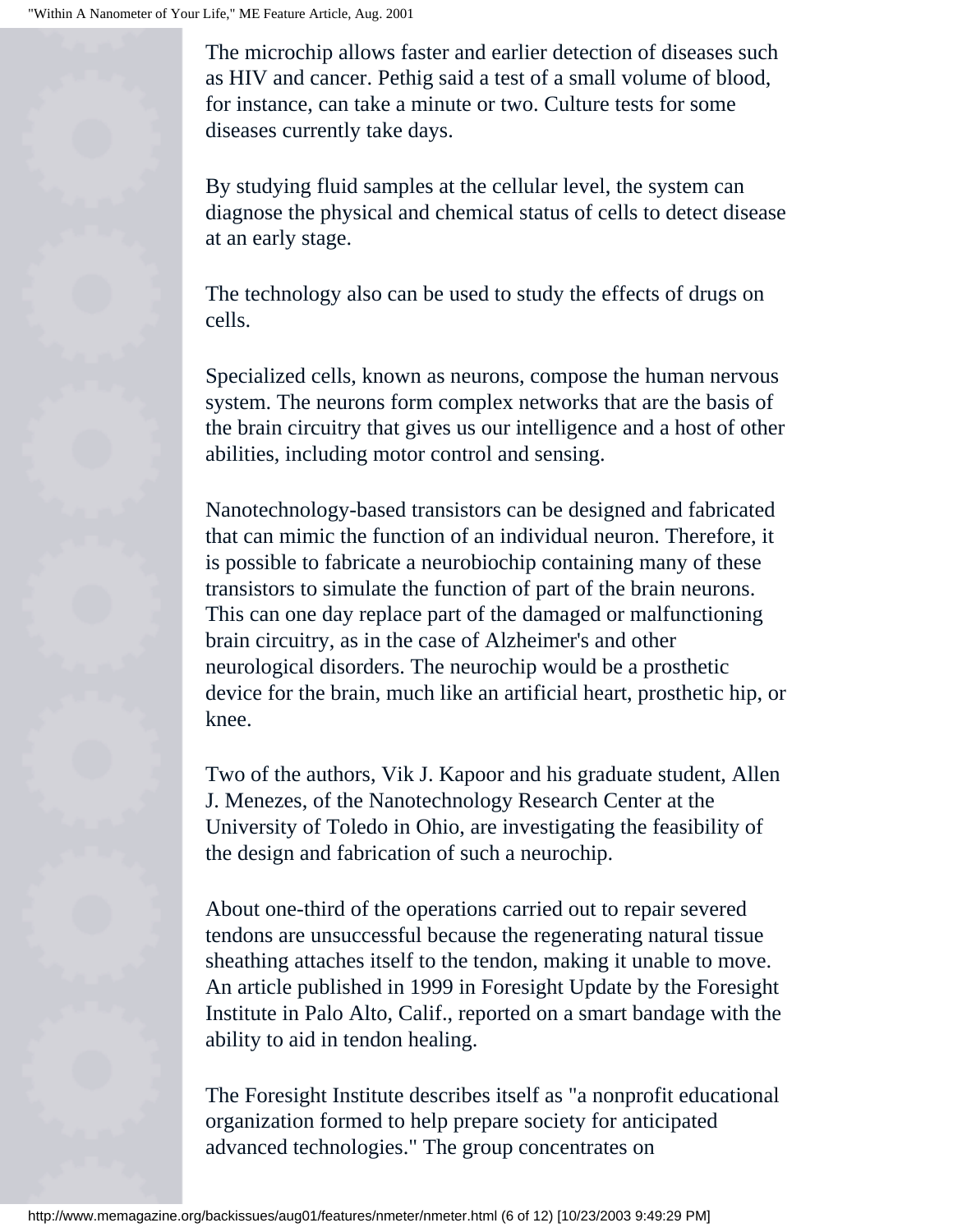nanotechnology.

The smart bandage, developed by Chris Wilkinson and Adam Curtis of the Nanobiology Center at the University of Glasgow in Scotland, is made of biodegradable plastic designed with grooves that have been fabricated using lithography and dry etching. The bandage is wrapped around the tendon.

The macrophages, which are cells 10 microns wide that promote adhesion of the tendon to the rest of the tissue, grow into the grooves in the bandage, which are about the same width. The tendon grows on the bandage separated from the sheathing.

The shape of the groove causes the macrophage cells to grow long and thin. The cell undergoes internal changes and the agents that hold the cell together are aligned in the direction of the groove, which promotes healing.

Wilkinson has undertaken further development of this technology, the use of 50-nm-diameter plastic dot mesh bandages for directed growth of tissue. Thus, any pattern of tissue can be grown for use in reconstructive surgery.

The smart bandage is currently undergoing clinical trials.

The ability to fabricate and machine components on a nanoscale level is providing an avenue for the development of optical sensors in the areas of biomedical diagnostics, sensing, and therapeutics. In the past decade, considerable progress has been made in biomedical optics. This area has received attention in part because of the potential advantages optical sensors can offer compared with electrical and electrochemical sensing technologies.

One of the main advantages is the ability to sense or measure biological parameters in a noninvasive manner. The majority of optical techniques are based on observing and quantifying the effect or changes in light as it interacts with the sample. Most sensing-based techniques that use light are reagentless, which is a clear advantage in the development of other techniques that may be invasive, implanted in the body over long periods of time.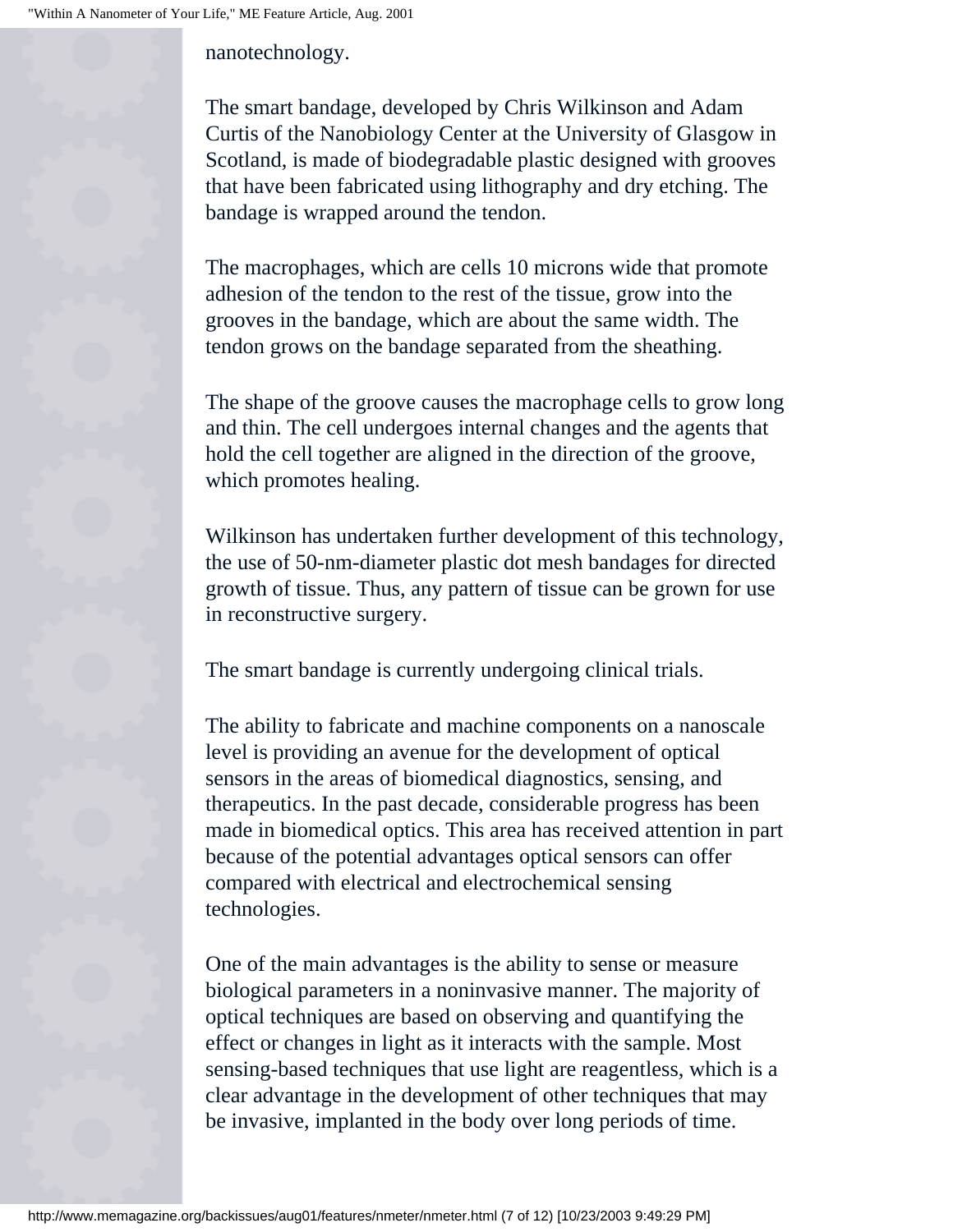More specific medical applications of recent focus and interest in the field of optics and bioengineering are in the areas of diabetic glucose sensing, cancer diagnostics, and genetic research. Although the number of optical techniques being applied to these areas is large, some of the more common modalities include optical polarimetry, interferometry, and a number of spectroscopic techniques, such as Raman, absorption, and fluorescence spectroscopy.

Regardless of the optical technique, to date, these methods have already demonstrated the ability or potential to sense physiological glucose levels noninvasively, distinguish between normal and cancerous tissue and cells noninvasively, and provide real-time genetic screening for multiple diseases in a single measurement.

The focus in the upcoming decade will be on realizing this technology in the commercial marketplace. Therefore, the ability to integrate and miniaturize current prototype benchtop optical setups and support electronics into a single unit through advances in nanotechnology will indeed play a crucial role in making devices based on this technology commercially feasible and cost effective. For example, consider a nano-optical device that can enter the body to observe individual cells.



*Implex Corp. has developed spinal fusion devices of Hedrocel Trabecular Metal with structural properties compatible with bone. After surgery, natural bone eventually infiltrates the porous scaffold.*

A report titled

"Nanosensor Probes Single Living Cells," in a 1999 issue of ORNL Review from Oak Ridge National Laboratory in Tennessee, described an experimental device developed by Tuan Vo-Dinh and his coworkers, Guy Griffin and Brian Cullum. The ORNL researchers demonstrated the ability to probe cells for carcinogenic chemicals with a nanoscale needle.

The nanoneedle is a 50-nm-diameter silver-coated optical fiber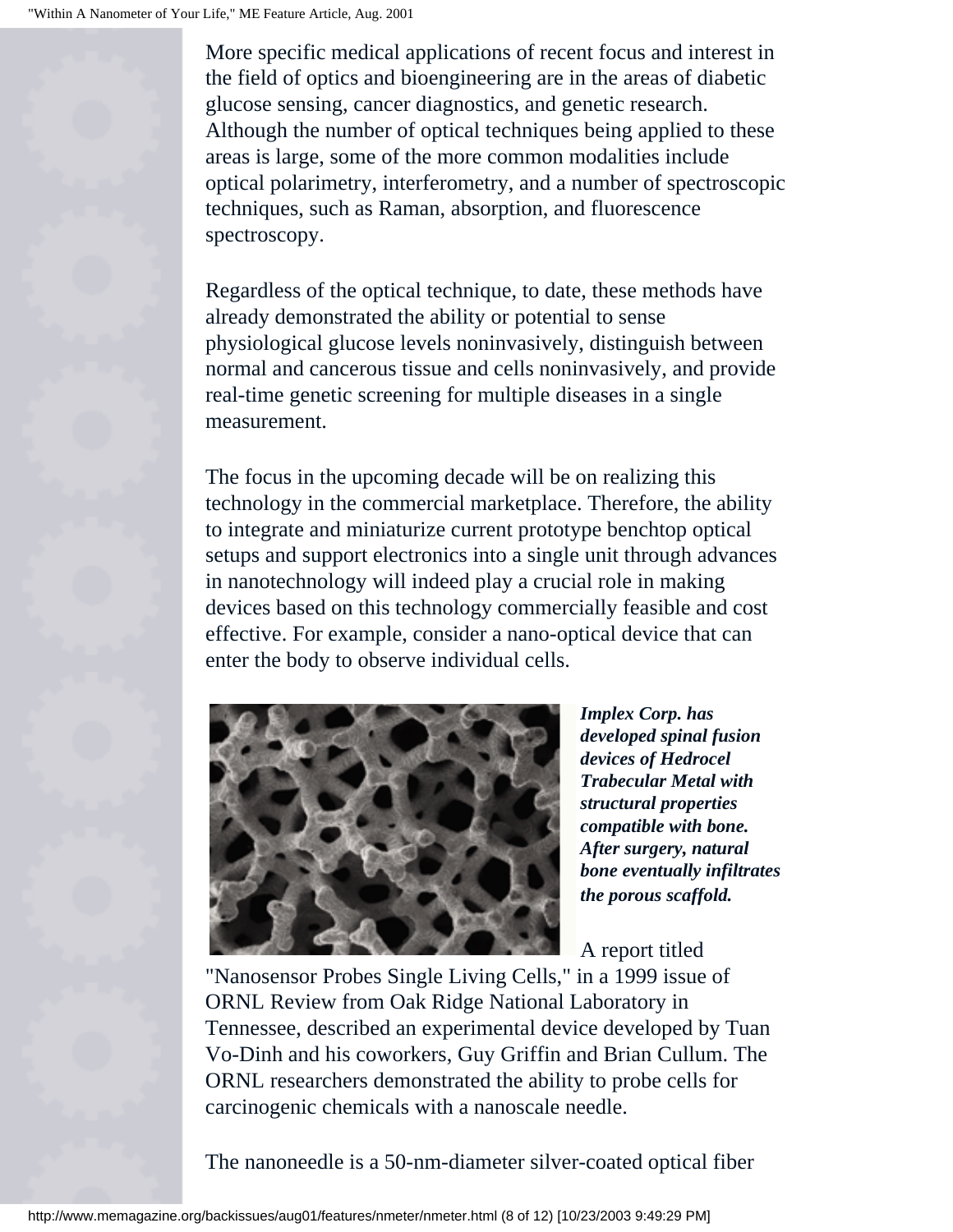carrying a helium-cadmium laser beam. BPT (benzopyrenetetrol), for instance, is a product of a chemical reaction between benzopyrene, a cancer-causing environmental pollutant, and cellular DNA. Monoclonal antibodies that attach and bind to BPT are attached to the tip of the nano-needle, which is inserted into a tissue sample. The laser light, at a wavelength of 325 nm, excites the antibody-BPT complex at the fiber tip, causing the complex to fluoresce. The fluorescent light travels up the fiber to an optical detector. A layer of silver deposited on the fiber wall prevents the laser light and the fluorescence emitted by the antibody-BPT complex from escaping.



*An experimental insulindelivery system at Ohio State University uses a membrane containing channels that are 50 nm wide.*

According to Vo-Dinh, the system can detect carcinogens and DNA adducts, the damaged DNA with carcinogens

attached, and can recognize the presence of carcinogens even when there is no damage to the cell's DNA.

Nanoscale devices may one day be introduced into the body to deliver treatment.

In diabetes mellitus, for example, the cells called the islets of Langerhans, which produce insulin in the pancreas, malfunction. A possible cure would be to implant fresh copies of the cells into the body.

The replacement tissue can be harvested from a compatible nonhuman species such as a pig, whose islet of Langerhans cells produce insulin very close in chemical composition to a human's. The porcine cells would replace malfunctioning pancreatic cells and restore the body's feedback loop.

One of the major problems in developing such a treatment is the body's immune reactions. A foreign organism in the body triggers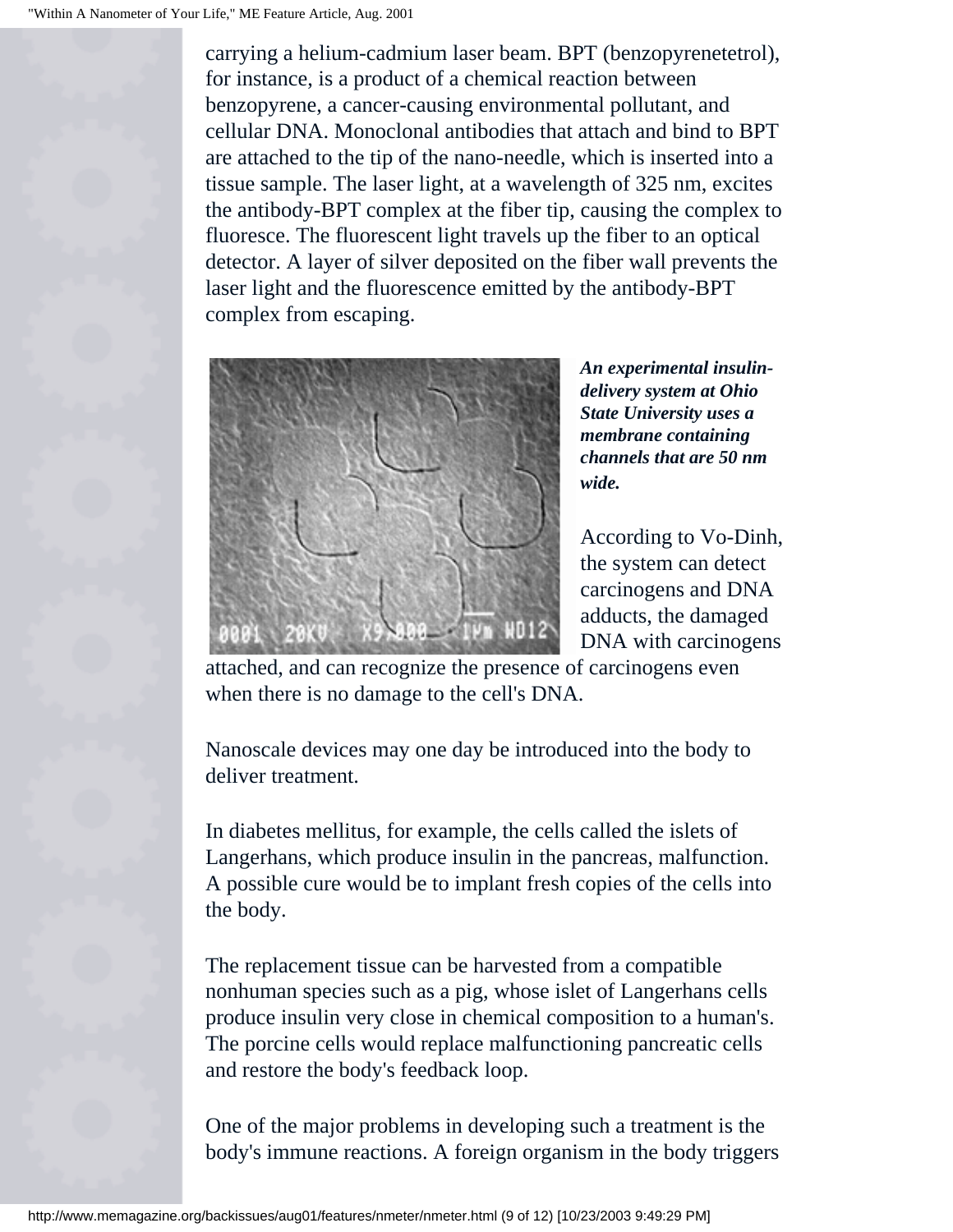an immune system response, the release of antibodies to attack the intruder. Implanted replacement cells are foreign to the body and would be attacked by the immune system, with detrimental results.

Clinical trials of replacement therapy so far have required that the patients take drugs to suppress the immune response. The strategy leaves a patient dangerously susceptible to infection.

Mauro Ferrari, director of the Biomedical Engineering Center at Ohio State University in Columbus, leads a research team that is experimenting with a novel technique to counter the effect of the immune system by using nanotechnology.

The Ohio State researchers are working on an artificial barrier that will keep the immune system from reach-ing the transplanted cells. The team's method is to fabricate a silicon capsule with a membrane barrier containing pores small enough to block antibodies and large enough to let desirable molecules flow in and out.

Silicon capsules with nanoscale pores could hold the healthy pancreatic cells and be implanted beneath a diabetic patient's skin.

Antibodies have the capability of penetrating any orifice larger than about 18 nanometers. The exact size is still unknown. Stateof-the-art photolithography techniques for integrated circuits are good for features as small as a few hundred nanometers.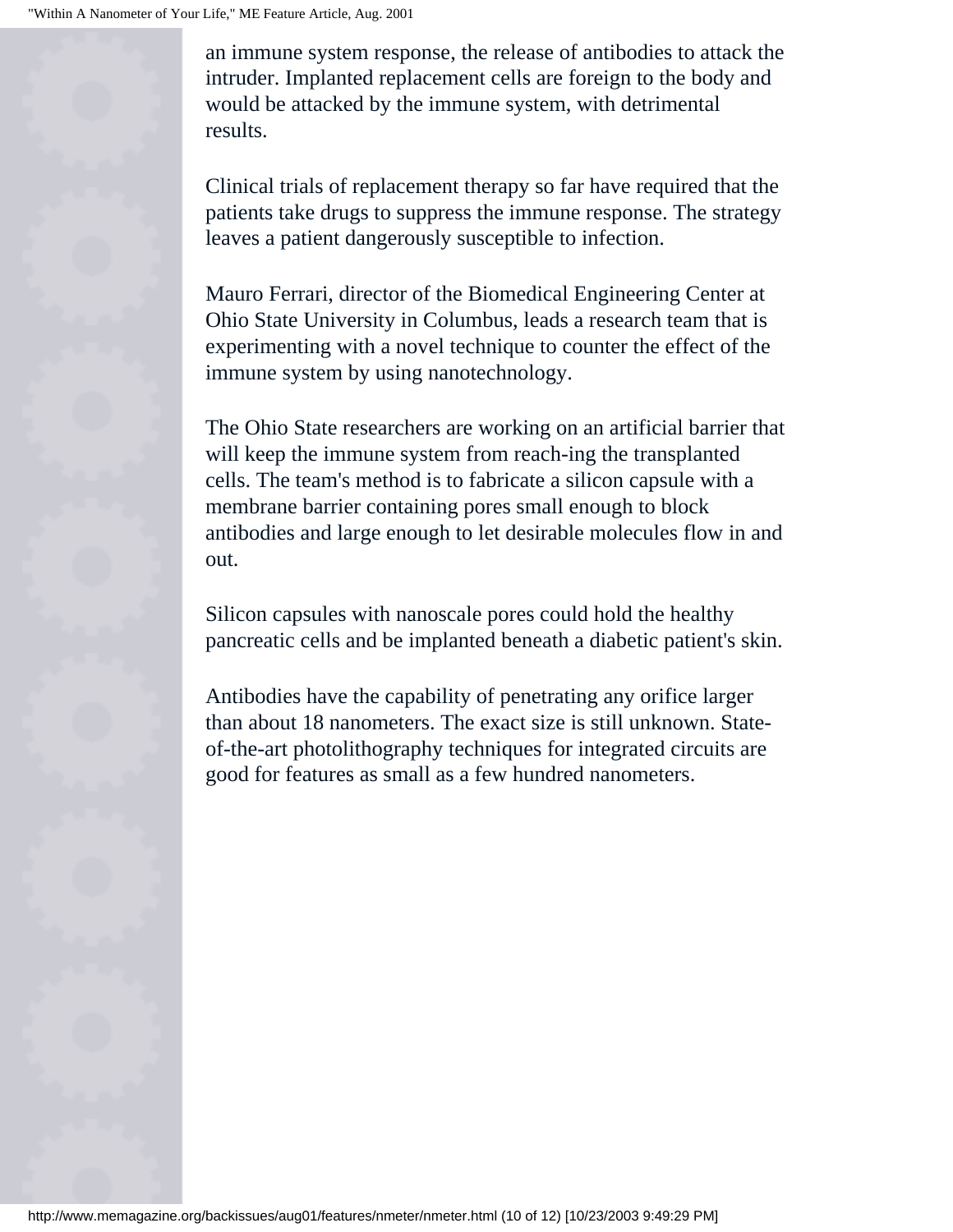

*A capsule with a nanoporous membrane (at center) can protect replacement cells from antibodies.*

According to a research team member, Derek Hansford, an assistant professor at the Biomedi-cal Center, manufacture of the nanopore structure doesn't use the conventional cure-andetch method of photolithography.

Instead, a sacrificial layer is grown as a thin film that defines the channel size, only a few nanometers wide.

The smaller glucose molecules can stream easily through the nanopores into the capsule to activate the cells and the insulin can trickle out, controlling the blood chemistry. At the same time, the cells are shielded against attacks by natural antibodies.

Hansford said research has progressed as far as in vivo tests of the technique involving animals.

Tejal Desai, a bioengineer at the University of Illinois, is pursuing a similar approach for use in treating patients with Alzheimer's. Patients with Alzheimer's have dysfunctional neurons that are unable to release neurotransmitters. Nanopore fabrication technology is used to make microcapsules for implanting neurons in the brain. Once the capsules are implanted, the neurons are electrically stimulated to release neurotransmitters. Disorders where basic neurosecretory cells (cells that release neurotransmitters, which are chemicals that influence the functioning of neurons) are missing or damaged can be treated using nanopore technology.

The limits of nanotechnology have not been established, and no one can state authoritatively what is out of reach. Biomedical nanotechnology will make it possible to build nanorobots having